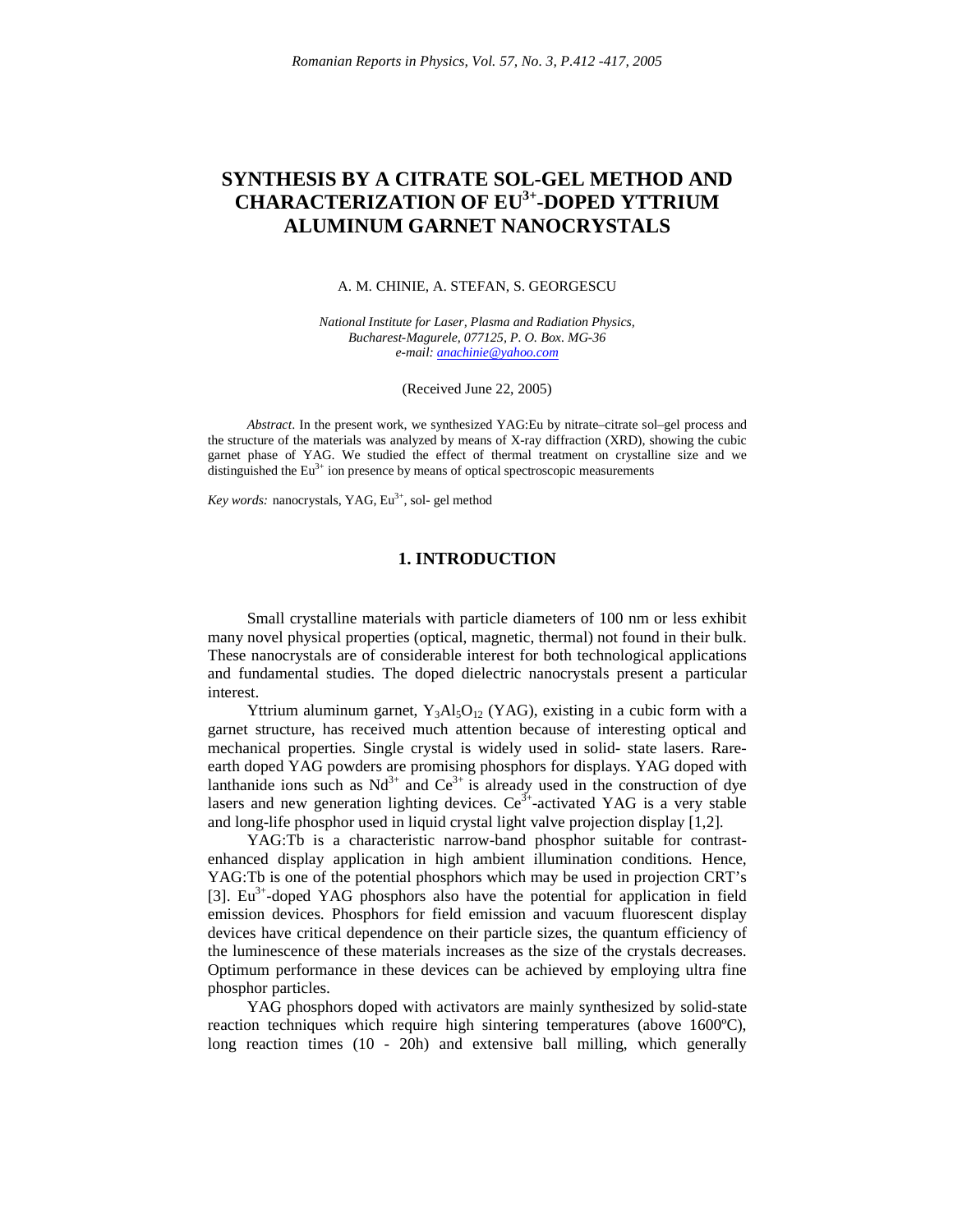introduces additional impurities and defects. It is reported that two detrimental phases, YAM (yttrium aluminum monoclinic-  $Y_4A_{12}O_9$ ) and YAP (yttrium aluminum perovskite - YAlO<sub>3</sub>), often coexist with YAG [4]. In order to obtain sharp powders, several chemical synthesis techniques, such as sol–gel [5-14], coprecipitation [15,16], precipitation of hydroxides [17], spray pyrolisis [18,19] and combustion methods [20], hydrothermal syntheses [21] have received great attention recently. In this paper we employed a sol-gel method using nitrates and citric acid. This method has the advantages of both wet-chemical and solid-state synthesis methods, such as low temperature synthesis (~1000ºC), well-dispersed nanoparticles, inexpensive precursors, ease of preparation.

### **2. EXPERIMENTAL**

#### **2.1. Materials and sample preparation**

In the sol–gel process for preparing  $YAG:Eu^{3+}$  phosphors, yttrium nitrate, europium nitrate and aluminum nitrate were dissolved in distilled water. The prepared solutions were mixed according to the chemical formula of  $Y_{2.97}Eu_{0.03}Al_5O_{12}$  with 3 at. % europium ions doped with respect to yttrium ions.

In order to obtain  $Eu^{3+}$ : YAG nanocrystals, aqueous solutions of  $Y(NO_3)$ <sub>3</sub>⋅5H<sub>2</sub>O 1.93M, Al(NO<sub>3</sub>)<sub>3</sub>⋅9H<sub>2</sub>O 2.12M, and Eu(NO<sub>3</sub>)<sub>3</sub>⋅5H<sub>2</sub>O 1.93M are mixed in a molar ratio Y:Eu:Al of 2.97:0.03:5 ( $Y_{2.97}Eu_{0.03}Al_5O_{12}$ ). The mixture was added to a citric acid solution  $(C_6H_8O_7·H_2O)$  2M, in molar ratio citric acid: nitrates of 3:1. The mixture was evaporated at 80°C until a transparent viscous gel was obtained. The gel was decomposed at 600°C for 6h obtaining a black powder, which then was calcinated at  $\sim 900^{\circ}$ C for 6 h in air, achieving this way a white powder implying that organic compounds were burned away during calcination.

#### **2.2. XRD measurements**

The structure of the precursor powder of YAG:Eu prepared by the sol-gel process is determined using x-ray diffraction (XRD). XRD measurements were performed at room temperature on a TUR M 62 diffractometer operating with Co- Ka radiation using an iron-filter.

#### **2.3. Optical spectroscopy**

The luminescence spectrum of  $Eu^{3+}$  substituted for  $Y^{3+}$  in YAG has been measured on samples calcinated at various temperatures. The fluorescence was excited with a Xenon lamp with suitable filters. The luminescence spectra were recorded with a double monochromator GDM 1000 equipped with an S-20 photomultiplier in photon counting configuration.

## **3. RESULTS AND DISCUSSION**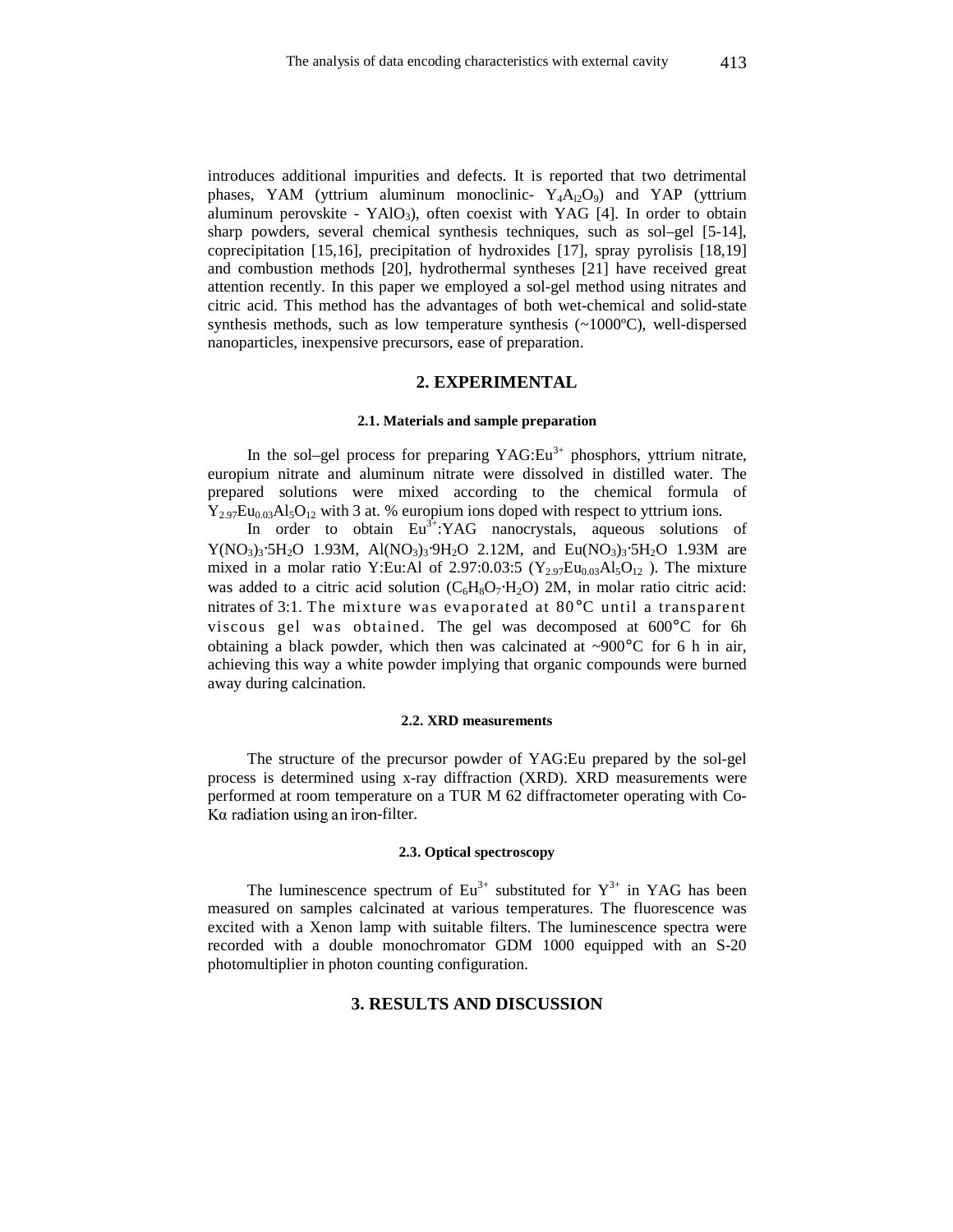The gel was annealed at various temperatures. Since no obvious diffraction peaks are observed for the samples heat-treated up to 900°C, it can be concluded that the powders are still amorphous. The YAG crystallization occurs at  $\sim$  930 $^{\circ}$ C. The XRD pattern shows YAG to be the only crystalline component (Fig. 1).



Fig. 1. XRD patterns of the sample heated at 900°C.

Increasing the annealing temperature, the diffraction pattern shows higher intensity and narrower diffraction lines. It denotes that the YAG crystallites grow as the annealing temperature increases. Thus, in Fig. 2 we show the XRD patern of an YAG:Eu powder annealed at 1300ºC.



Fig. 2. XRD patterns of the sample heated at 1300°C.

The presence of the  $Eu^{3+}$  ion in the YAG nanocrystals was evidenced using optical spectroscopy measurements. The fluorescence spectrum of  $Eu<sup>3+</sup>$  in samples annealed at 900ºC (Fig. 3) is characteristic for the amorphous state.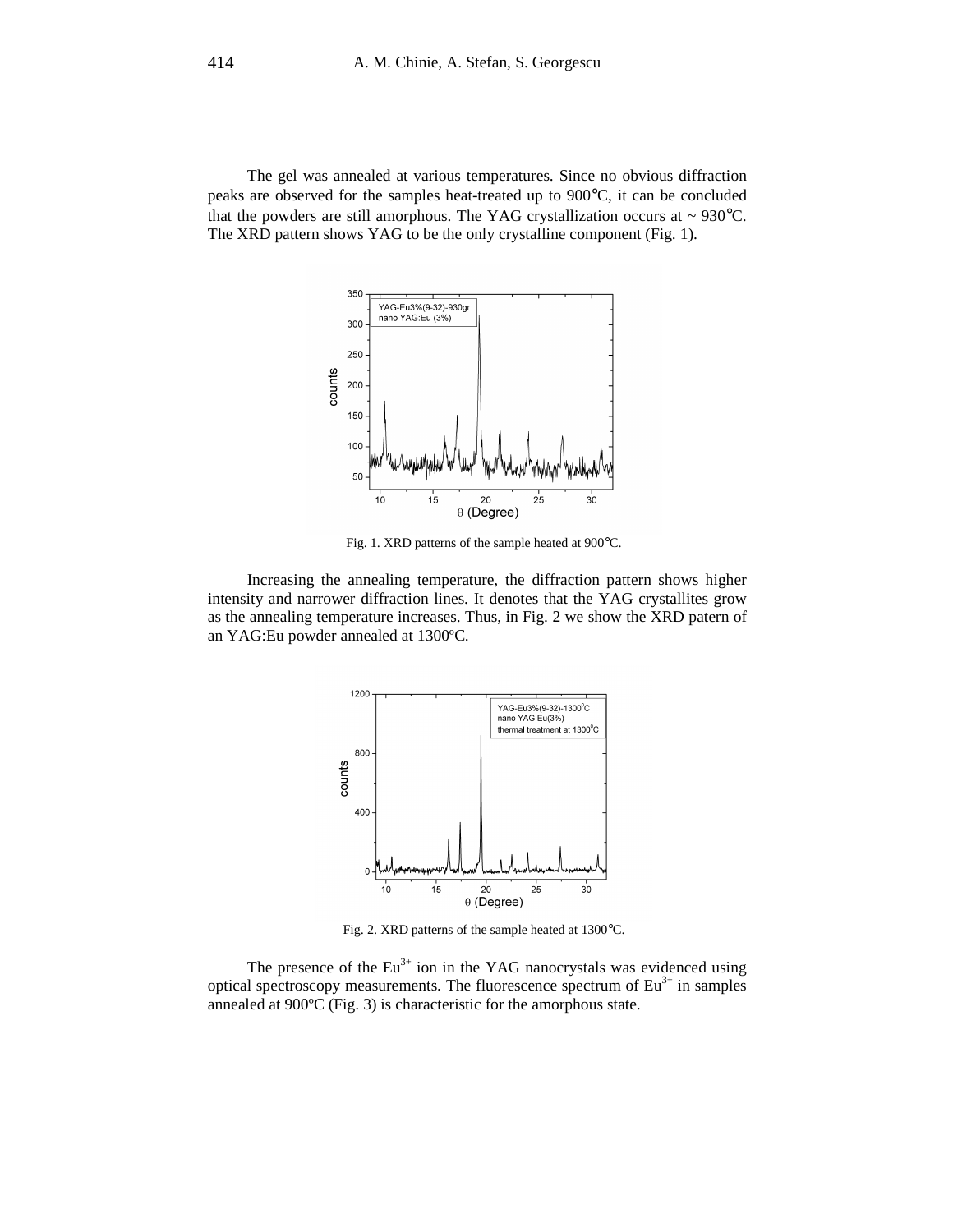

Fig. 3. The fluorescence spectrum  $({}^{5}D_0 \rightarrow {}^{7}F_j)$  of Eu<sup>3+</sup> in samples annealed at 900°C- amorphous state.

When heated at 930 $\degree$ C the fluorescence spectrum of Eu<sup>3+</sup> in YAG is obtained (Fig. 4).



Fig. 4. The fluorescence spectrum  $({}^{5}D_0 \rightarrow {}^{7}F_j)$  of Eu<sup>3+</sup> in samples annealed at  $930^{\circ}$ C - the fluorescence spectrum of Eu<sup>3+</sup> in YAG

With the increase of the annealing temperature the fluorescence lines become narrower. To illustrate this behavior, we measured the temperature dependence of the linewidth of two isolated fluorescence lines belonging to the transition  ${}^5D_0 \rightarrow {}^7F_4$ (Fig. 5). A monotonous decrease of the linewidth with annealing temperature is observed. We interpret this behavior as a reduction of the disorder produced by the nanocrystals' surface as the crystallites increase.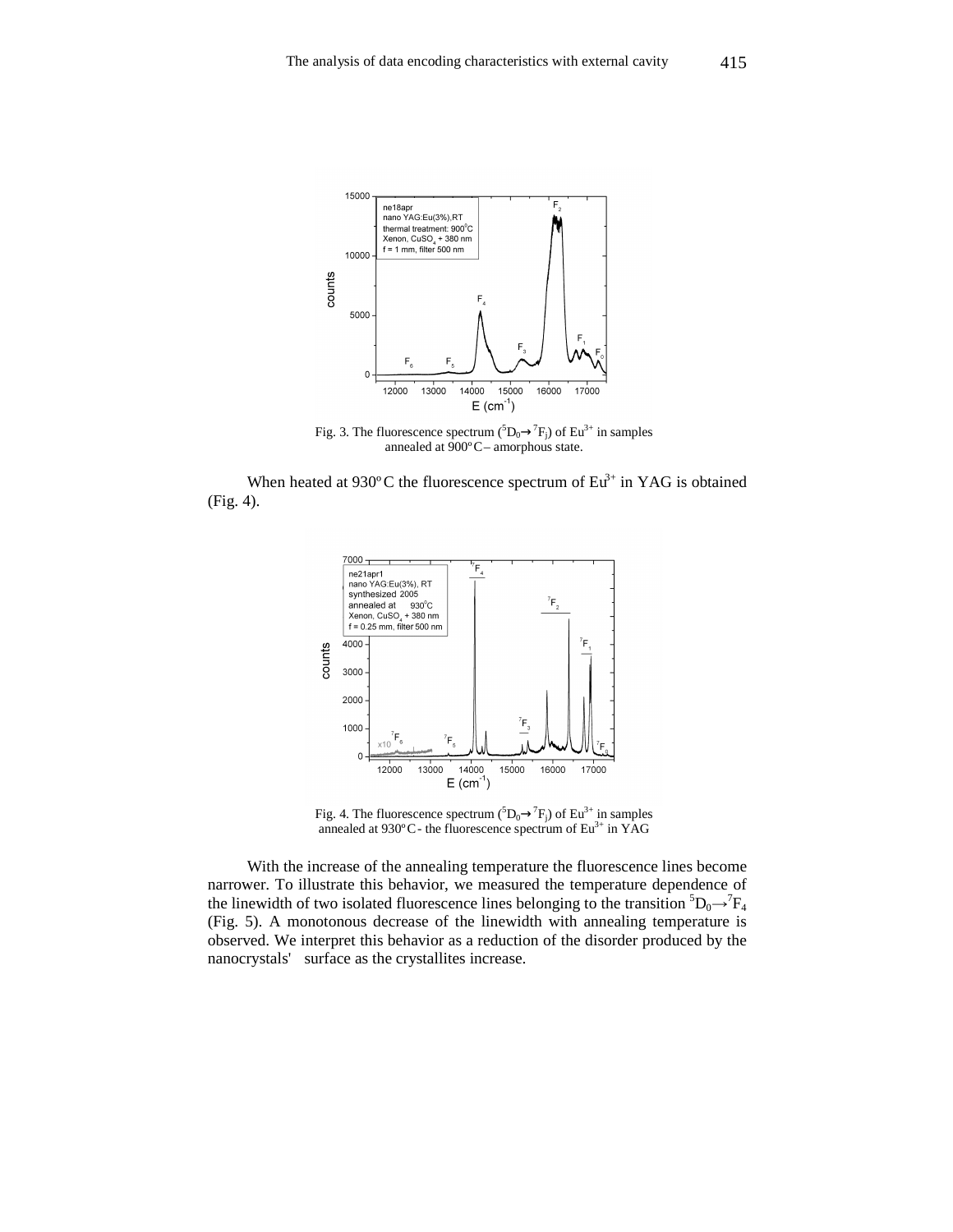

Fig. 5. Dependence of line width with annealing temperature of two isolated fluorescence lines belonging to the transition  ${}^5D_0 \rightarrow {}^7F_4$ . Inset: the two analyzed lines

## **3. CONCLUSIONS**

Pure garnet phase YAG:Eu phosphor can be synthesized at calcination temperatures ~ 900°C by nitrate–citrate sol–gel process. Single-phase cubic YAG: Eu is formed by direct crystallization from amorphous materials and no intermediate phase (such as YAM or YAP) is observed. YAG:Eu powders of various particle sizes can be synthesized by varying the calcination temperature.

Both XRD and optical spectroscopy measurements illustrated the YAG phase.

## REFERENCES

- 1. R. RAUE, A.T. VINK, T. WELKER, PHILIPs Tech. Rev. "Phosphor screens in cathode- ray tubes for projection television" 44, 355 (1989).
- 2. E. SLUZKY, M. LEMOINE, K. HESSE, J. Electrochem. Soc. "Phosphor Development for Alpha-Silicon Liquid Crystal Light Valve Projection Display" 141, 3172 (1994).
- 3. T. WELKER, "Recent development of Phosphors for fluorescent lamps and cathode-ray tubes" J. Lumin. 48, 49 (1991).
- 4. A. IKESUE, I. FURUSATO AND K. KAMATA, "Oscillation spectra and dynamic effects in a highlydoped microchip Nd:YAG ceramic laser" J. Am. Ceram. Soc. 78, 225 (1995).
- 5. M. VEITH, S. MATHUR, A. KAREIVA, M. JILAVI, M. ZIMMER, V. HUCH, "Low temperature synthesis of nanocrystalline Y<sub>3</sub>Al<sub>5</sub>O<sub>12</sub> (YAG) and Ce-doped Y<sub>3</sub>Al<sub>5</sub>O<sub>12</sub> via different sol-gel methods", J. Mater. Chem. 9, 3069 (1999).
- 6. Z. SUN, D. YUAN, X. DUAN, X. WEI, H. SUN, C. LUAN, Z. WANG, X. SHI, D. XU, M. LV, "Preparation and characterization of  $Co^{2+}$ -doped  $Y_3Al_5O_{12}$  nano-crystal powders by sol-gel technique", J. Crystal Growth 260, 171 (2004).
- 7. D. BOYER, GENEVIÈVE BERTRAND-CHADEYRON, R. MAHIOU, "Structural and optical characterizations of YAG: Eu<sup>3+</sup> elaborated by the sol-gel process", Opt. Mat. 26, 101 (2004).
- 8. SHEN-KANG RUAN, JIAN-GUO ZHOU, AI-MIN ZHONG, JIE-FEI DUAN, XIAN-BI YANG, MIAN ZENG SU, "Synthesis of YAlO<sup>3</sup> : Eu phosphor by sol-gel method and its luminescence behavior", J. Alloys Compnd. 275, 72 (1998).